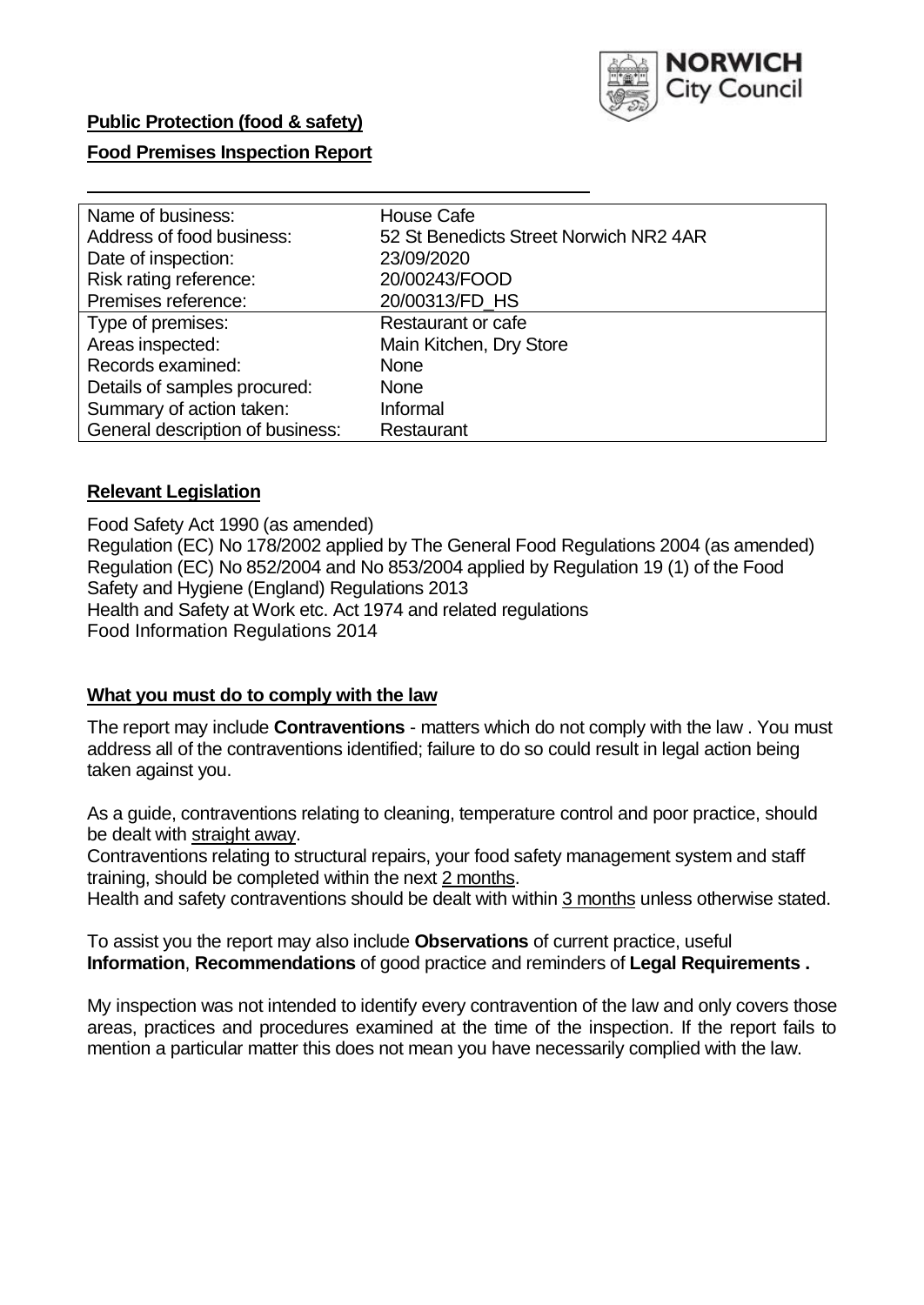# **FOOD SAFETY**

### **How we calculate your Food Hygiene Rating:**

 The food safety section has been divided into the three areas which you are scored against for the hygiene rating: 1. food hygiene and safety procedures, 2. structural requirements and 3. confidence in management/control procedures. Each section begins with a summary of what was observed and the score you have been given. Details of how these scores combine to produce your overall food hygiene rating are shown in the table.

| <b>Compliance Area</b>                     |          |    |           | <b>You Score</b> |                |    |                 |    |          |  |  |
|--------------------------------------------|----------|----|-----------|------------------|----------------|----|-----------------|----|----------|--|--|
| Food Hygiene and Safety                    |          |    |           | $\overline{0}$   | 5              | 10 | $\overline{15}$ | 20 | 25       |  |  |
| <b>Structure and Cleaning</b>              |          |    |           | $\Omega$         | 5              | 10 | 15              | 20 | 25       |  |  |
| Confidence in management & control systems |          |    | $\Omega$  | 5                | 10             | 15 | 20              | 30 |          |  |  |
|                                            |          |    |           |                  |                |    |                 |    |          |  |  |
| <b>Your Total score</b>                    | $0 - 15$ | 20 | $25 - 30$ |                  | $35 - 40$      |    | $45 - 50$       |    | > 50     |  |  |
| <b>Your Worst score</b>                    | 5        | 10 | 10        |                  | 15             |    | 20              |    |          |  |  |
|                                            |          |    |           |                  |                |    |                 |    |          |  |  |
| <b>Your Rating is</b>                      | 5        |    |           | 3                | $\overline{2}$ |    |                 |    | $\Omega$ |  |  |

Your Food Hygiene Rating is 4 - a good standard



# **1. Food Hygiene and Safety**

 with legal requirements. You have safe food handling practices and procedures and all the necessary control measures to prevent cross-contamination are in place. Some minor Food hygiene standards are high. You demonstrated a very good standard of compliance contraventions require your attention. **(Score 5)** 

#### Contamination risks

**Observation** I was pleased to see you were able to demonstrate effective controls to prevent cross-contamination.

#### Hand-washing

**Contravention** The following indicated that hand-washing was not suitably managed::

 handwashing available No water to the wash hand basin however there was an alternative sink for

 **Legal Requirement** Wash hand basins must be provided with hot and cold running water and suitable drainage; soap and a hygenic way to dry hands.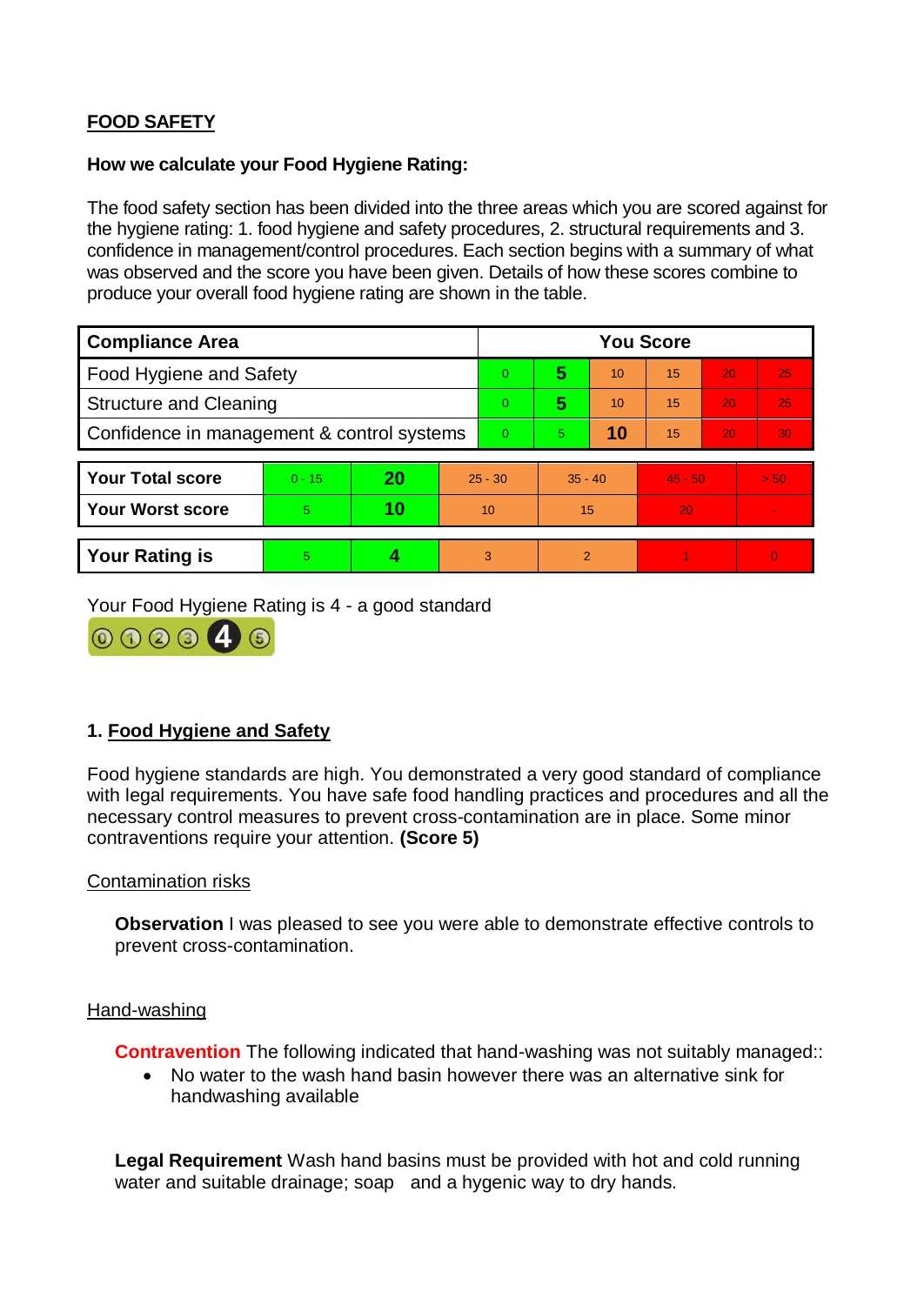### Personal Hygiene

**Observation** I was pleased to see that standards of personal hygiene were high.

# Unfit food

 **Recommendation** You should have a system to identify when open or prepared foods you apply labels which give a date that is 2 days after the day of production e.g. if food is opened on Monday it should be used by the end of Wednesday (an exception is rice need to be used by or discarded, to ensure the food is fit for consumption. I recommend which should not be kept longer than 24 hours)

# **2. Structure and Cleaning**

The structure facilities and standard of cleaning and maintenance are all of a good standard and only minor repairs and/or improvements are required. Pest control and waste disposal provisions are adequate. The minor contraventions require your attention. **(Score 5)** 

## Cleaning of Structure

**Contravention** The following items were dirty and require more frequent and thorough cleaning:

- Treads to the ladder to fire escape
- Flooring underneath equipment
- Miscellaneous items were being stored on floor underneath equipment

**Recommendation** Housekeeping could be greatly improved. Remove redundant items and equipment from food rooms, tidy away miscellaneous objects into drawers and boxes and keep work surfaces and the floor clear for ease of cleaning and disinfection.

### Cleaning of Equipment and Food Contact Surfaces

**Contravention** The following items are dirty and must be cleaned:

- Seals to the 3 x door under counter fridge
- Electric fly killer

# Cleaning Chemicals / Materials / Equipment and Methods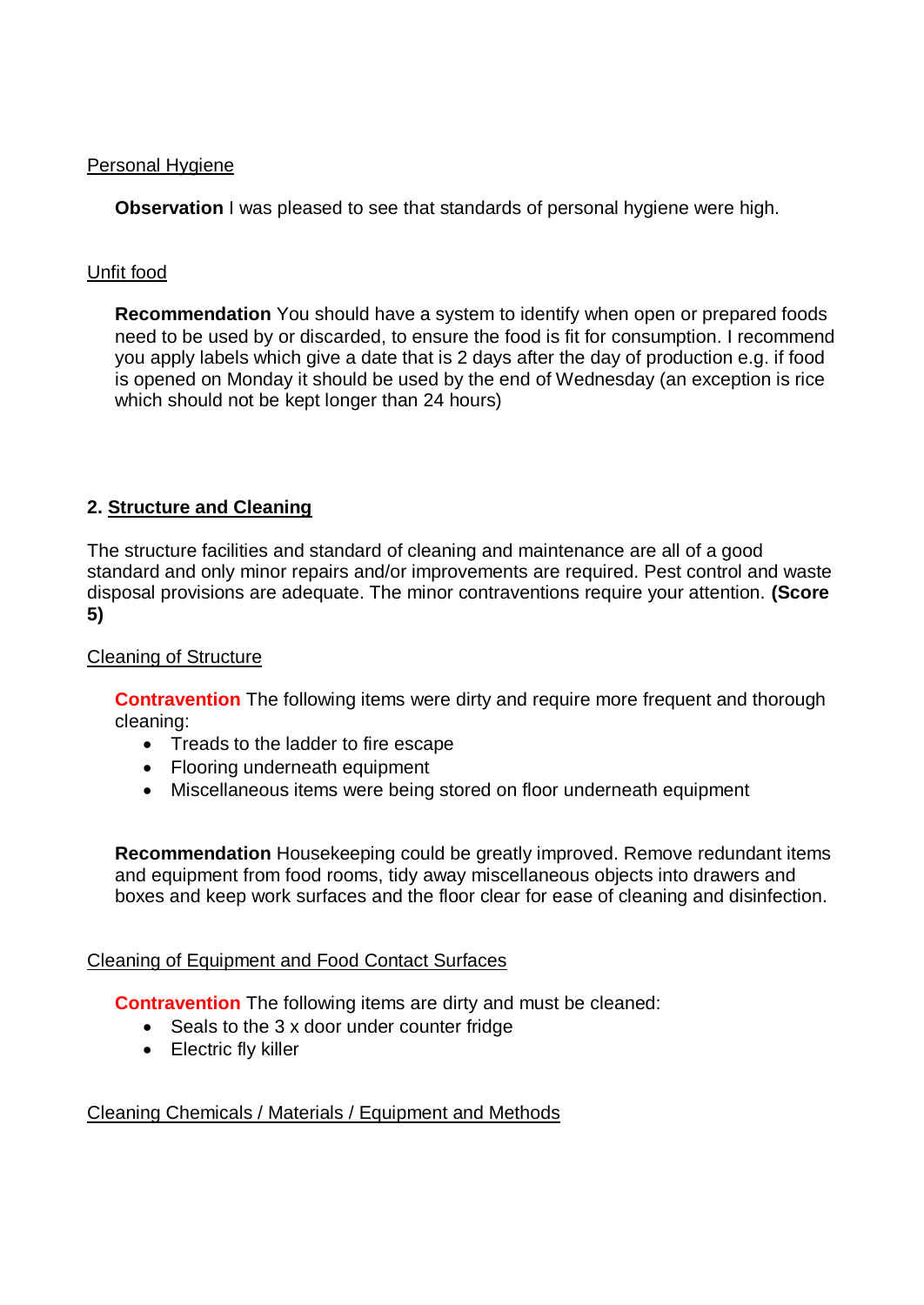**Observation** I was pleased to see that the premises was kept clean and that your cleaning materials, methods and equipment were able to minimise the spread of harmful bacteria between surfaces.

### **Maintenance**

**Contravention** The following had not been suitably maintained and must be repaired or replaced:

- Split seals to 3 x door under counter fridg*e*
- Walls to cellar need repainting

## Pest Control

**Observation** I was pleased to see that the premises was proofed against the entry of pests and that pest control procedures were in place.

## **3. Confidence in Management**

 There are generally satisfactory food safety controls in place although there is evidence of some non-compliance with the law. The contraventions require your attention; although not critical to food safety they may become so if not addressed. **(Score 10)** 

### Type of Food Safety Management System Required

**Contravention** You do not have a food safety management system. Implement Safer Food Better Business or an equivalent food safety management system.:

You were using the previous owners Safer Food Better Business pack

**Legal Requirement** Food business operators must put in place, implement and maintain a permanent procedure or procedures based on HACCP principles:

- Identify hazards to food.
- Identify the critical limits (what is acceptable and unacceptable).
- Monitor critical control points to ensure critical limits are met.
- Keep appropriate records to demonstrate control measures are effective.

 **Legal Requirement** Ensure that your food safety management system is available on site so your staff can refer to your procedures and so that daily records of checks can be completed.

**Information** You can download a Safer Food Better Business pack and refill diary pages from the FSA website: <www.food.gov.uk/business-industry/caterers/sfbb>

 despite your food safety management system not fully complying with the law. You **Information** As you are a new business you have been given the benefit of the doubt